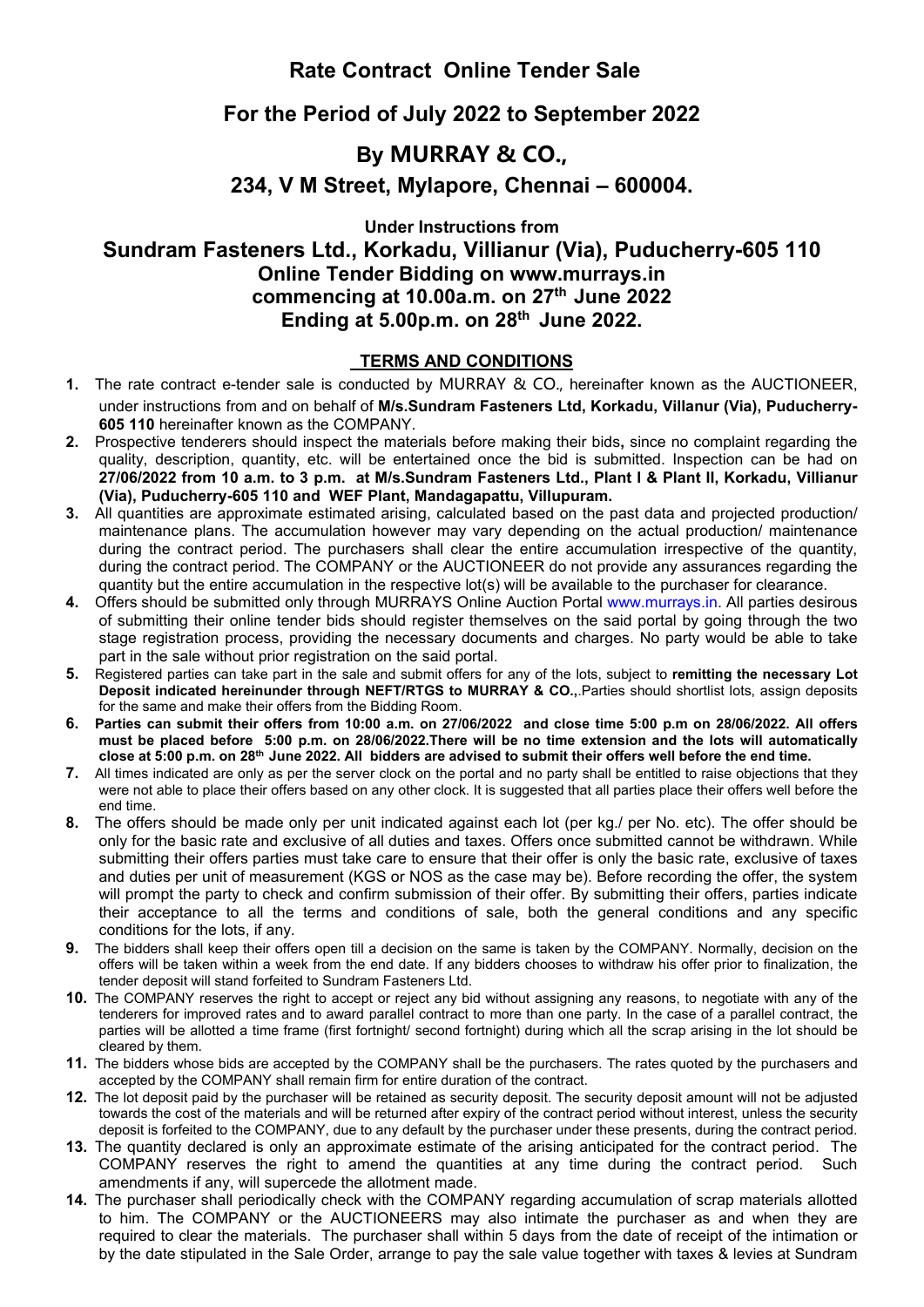Fasteners Ltd., payable at Pondicherry. Information conveyed to the representative of the purchaser over the telephone or in writing to the address given, shall be deemed as intimation given to the purchaser and no claim for non-receipt of sale order or otherwise shall be accepted as a reason for non-payment within the stipulated time. If the purchaser delays in making payment within the stipulated time, the COMPANY may at its discretion permit extension of time for payment, subject to the purchaser paying penal interest at the rate of 1% on value, per day of default along with the value and all levies.

- **15.** In addition to the balance sale value, GST, the purchaser shall also pay TCS atthe applicable rate as provided under Sec.206 C of the Income Tax Act.
- **16.** Invoices will be raised by the COMPANY only in the name given in the Online Portal. Under no circumstances will requests for raising invoices in favour of parties other than the tenderer be considered.
- 17. The rates of GST & TCS indicated, are applicable as on date. GST & TCS as applicable at the time of **delivery shall be payable extra, along with the sale value. including changes to GST system, shall be** borne by the purchaser. The purchaser shall not be entitled to claim rebate or relief on the basic price, **in the event of any changes in government taxes or levies.**
- **18.** The materials paid for as per the clauses above should be removed from the factory premises at ;the purchaser's own costwithin 7 days from the date of intimation or within the date stipulated in the sale advice. If the purchaser fails to remove the materials within the time specified, the COMPANY may permit extension of time to clear the materials, subject to the purchaser paying ground rent at the rate of 1% on value, per day of default.
- **19.** The purchaser shall arrange for workmen at his own cost for loading the scrap materials on to the lorries. All tools required for loading such as shovels etc shall be brought by the purchaser. The vehicle should report for clearance before 8 a.m. and loading should be completed before 4 p.m. The purchaser, his workmen and transporters shall observe the rules and regulations of the COMPANY in regard to entry or exit from the COMPANY, safety, etc., All loadmen & labourers should wear only formals (Pant & shirt), safety shoes and gloves while entering the factory and working inside the factory. No Jean pants allowed. The purchaser shall provide all personal protective and safety equipments to the labourers engaged by him and shall not be entitled to claim the same from the COMPANY. The driver of the vehicle should have a valid license and the vehicle should have a valid PU certificate which has to be shown at the time of entering the factory premises. It is the responsibility of the purchaser to ensure that there is no spillage of materials within and outside the factory. Any such unavoidable spillage must be cleaned & the place kept tidy before leaving the factory.
- **20.** In case of any of the scrap materials need to be gas-cut before loading on to the vehicle, the purchaser shall obtain prior permission for the same from the COMPANY. All safety regulations of the COMPANY are to be adhered to while cutting the materials. All materials required for cutting and loading should be brought by the purchaser, after obtaining prior permission for the same.
- **21.** The purchaser shall clear the entire accumulations of scrap as and when instructed by Sundram Fasteners Ltd., irrespective of the quantity. The COMPANY does not assure full lorry/ van loads of material at any point in time and the purchaser shall not be entitled to decline/ delay taking delivery on account of sufficient accumulation not being available.
- **22.** The purchaser shall periodically pay for and clear the entire accumulation of scrap allotted to him. Failure on the part of the purchaser to pay for and remove the materials as provided in the Clauses above, will result in the forfeiture of the SD, cancellation of the sale and the COMPANY may dispose the materials in any manner they may choose to, at the risk and expense of the defaulting purchaser. The defaulting purchaser will be liable for the loss, if any, incurred from such resale but shall not be entitled to profits, if any from such re-sale.
- **23.** The contract is liable to be terminated without notice in the event of any purchaser's workmen removing or attempting to remove any scrap materials other than those allotted to him or any scrap materials not covered by the contract or removing or attempting to remove any materials covered by the contract in excess of the quantity paid for.
- **24.** The COMPANY will not be liable for any accident or injury to any of the purchaser's workmen or transport while in the COMPANY premises.
- **25.** Purchaser's workmen and transport shall observe the rules and regulations of the COMPANY in regard to entry or exit from the COMPANY, safety, etc.,
- **26.** The labourers of the purchaser representing him for clearance must possess Workmen compensation, ESI & PF, for the contract period. The relevant papers should be produced at the factory at the time of every clearance.
- 27. Scrap materials shall be deemed to be sold by the COMPANY and purchased by the purchaser under the contract once the amounts have been remitted to Sundram Fasteners Ltd., Pondicherry. Materials once sold to the purchaser under this contract, if not removed at once shall be lying in the Company's premises at the risk of the purchaser and the COMPANY shall not be liable for any damage or loss by fire, floods, weather or theft etc.,
- **28.** The purchaser will be held liable for damages or loss caused to the Company's building, property, materials or men by the purchasers' workmen or transport whether directly or indirectly.
- **29.** The decision of the COMPANY will be final and binding in all matters.
- **30.** For other Conditions contact MURRAY & CO., No.234, V M Street, Mylapore, Chennai-4.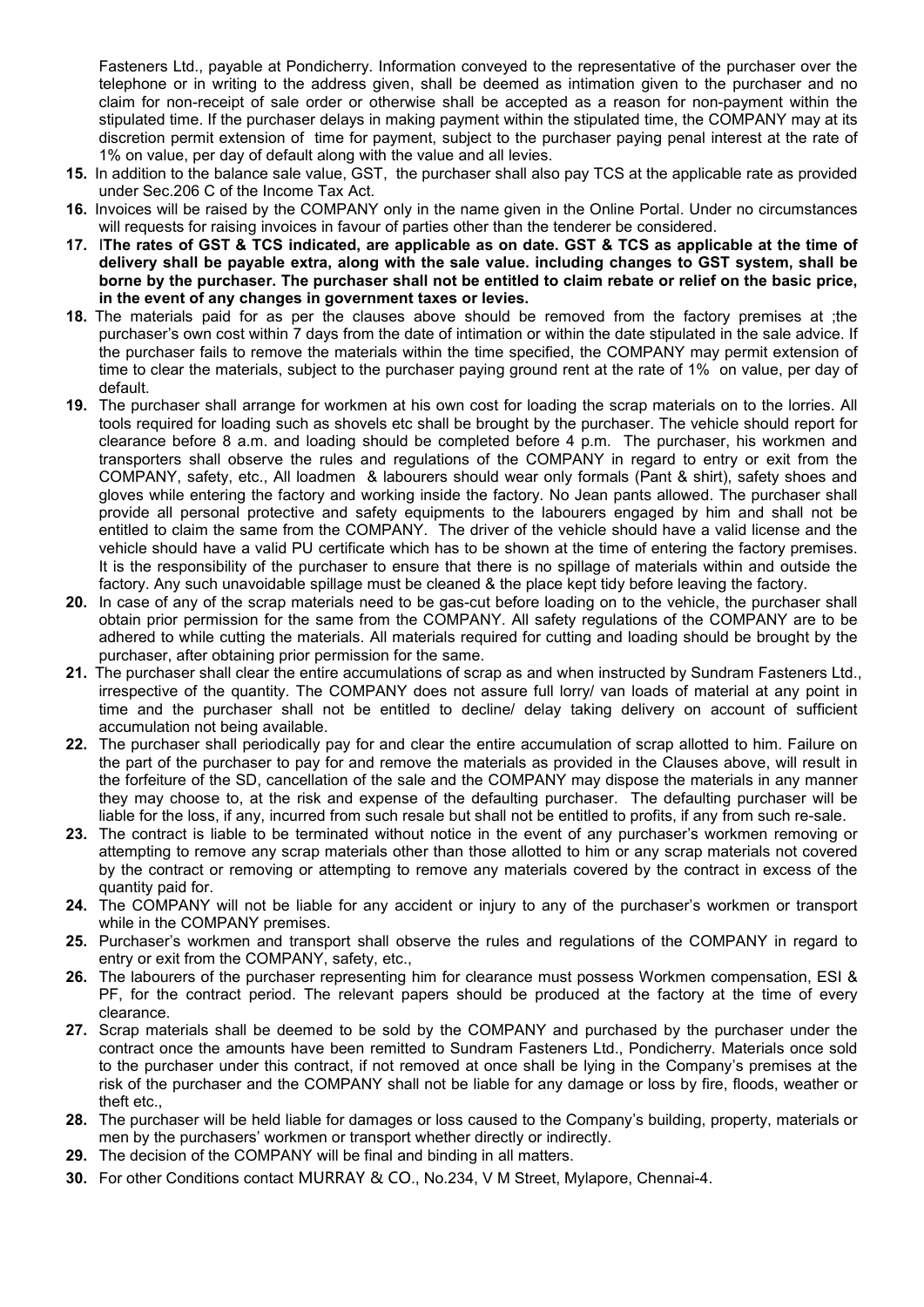**LIST OF MATERIALS Materials lying at Sundram Fasteners Ltd., Unit I**

| <b>Sale</b><br><b>No</b> | <b>Reference No</b> | Lot<br>#       | <b>Description</b>                                                                                                                                                                   | App.<br>arising<br>for 3<br>months | <b>GST</b><br>% | <b>TCS</b><br>% | <b>Deposit</b><br>(Rs.) |
|--------------------------|---------------------|----------------|--------------------------------------------------------------------------------------------------------------------------------------------------------------------------------------|------------------------------------|-----------------|-----------------|-------------------------|
| 19750                    | E054P/22/S001       | 1.             | <b>MS Swarf Scrap</b>                                                                                                                                                                | 40000<br>Kgs                       | 18              | $\mathbf 1$     | 50000/-                 |
|                          |                     |                | Accumulations are to be cleared once a week irrespective of the quantity                                                                                                             |                                    |                 |                 |                         |
| 19751                    | E054P/22/S001       | $\overline{2}$ | <b>Steel Trimburr Scrap</b>                                                                                                                                                          | 250000<br>Kgs                      | 18              | $\mathbf 1$     | 300000/-                |
|                          |                     |                | Accumulations are to be cleared thrice a week irrespective of the quantity                                                                                                           |                                    |                 |                 |                         |
| 19752                    | E054P/22/S001       | 3              | MS Scrap Coil End Bits                                                                                                                                                               | 25000<br><b>Kgs</b>                | 18              | 1               | 30000/-                 |
| 19753                    | E054P/22/S001       | 4              | Scrapped MS Heavy Melting<br>Production Bolts & Nuts (will be<br>sold only to actual melters.)                                                                                       | 150000<br>Kgs                      | 18              | 1               | 250000/-                |
|                          |                     |                | Accumulation to be cleared at least once in 7 days irrespective of quantity                                                                                                          |                                    |                 |                 |                         |
| 19754                    | E054P/22/S001       |                | Steel Scrap - HNF Slug                                                                                                                                                               | 50000<br>Kgs                       | 18              | 1               | 75000/-                 |
| 19755                    | E054P/22/S001       | 6              | MS Scrap Binding Wire Hoop Iron                                                                                                                                                      | 15000<br>Kgs                       | 18              | $\mathbf 1$     | 15000/-                 |
|                          |                     |                | Accumulation to be cleared at least once in 10 days irrespective of quantity                                                                                                         |                                    |                 |                 |                         |
| 19756                    | E054P/22/S001       | 7              | MS Bazaar Scrap                                                                                                                                                                      | 25000<br>Kgs                       | 18              | 1               | 30000/-                 |
|                          |                     |                | Accumulation to be cleared at least once in 10 days irrespective of quantity                                                                                                         |                                    |                 |                 |                         |
| 19757                    | E054P/22/S001       | 8              | Fire Wood Scrap                                                                                                                                                                      | 40000<br>Kgs                       | 5               | 1               | 5000/-                  |
|                          |                     |                | Accumulation to be cleared at least once in 10 days irrespective of quantity                                                                                                         |                                    |                 |                 |                         |
| 19758                    | E054P/22/S001       | 9              | Scrapped Cartons & Paper Waste                                                                                                                                                       | 20000<br><b>Kgs</b>                | 18              | 1               | 5000/-                  |
|                          |                     |                | Accumulations are to be cleared thrice a week irrespective of the quantity                                                                                                           |                                    |                 |                 |                         |
| 19759                    |                     |                | E054P/22/S001   10   Scrapped Empty MS Barrels 205<br>Ltrs. capacity (for sale only to<br><b>Pondicherry Pollution Control</b><br>Board authorized re-processors<br>of used barrels. | 300<br><b>Nos</b>                  | 18              | 1               | 4000/-                  |
| 19760                    | E054P/22/S001       | 11             | Scrapped Empty Plastic Barrels 205<br>Ltrs. Capacity (for sale only to<br><b>Pondicherry PollutionControl</b><br>Board authorized re-processors<br>of used barrels.                  | 300<br><b>Nos</b>                  | 18              | $\mathbf 1$     | 5000/-                  |
| 19761                    | E054P/22/S001       | 12             | Scrapped Empty MS half Barrel                                                                                                                                                        | 500<br><b>Nos</b>                  | 18              | $\mathbf{1}$    | $3000/-$                |
| 19762                    | E054P/22/S001       | 13             | Used Water Soluble Coolant Water /<br>Waste Oil(for sale only to Central<br><b>PollutionControl Board authorized</b><br>re-processors of Used oil.)                                  | 80000<br>Ltrs                      | 18              | $\mathbf{1}$    | 10000/-                 |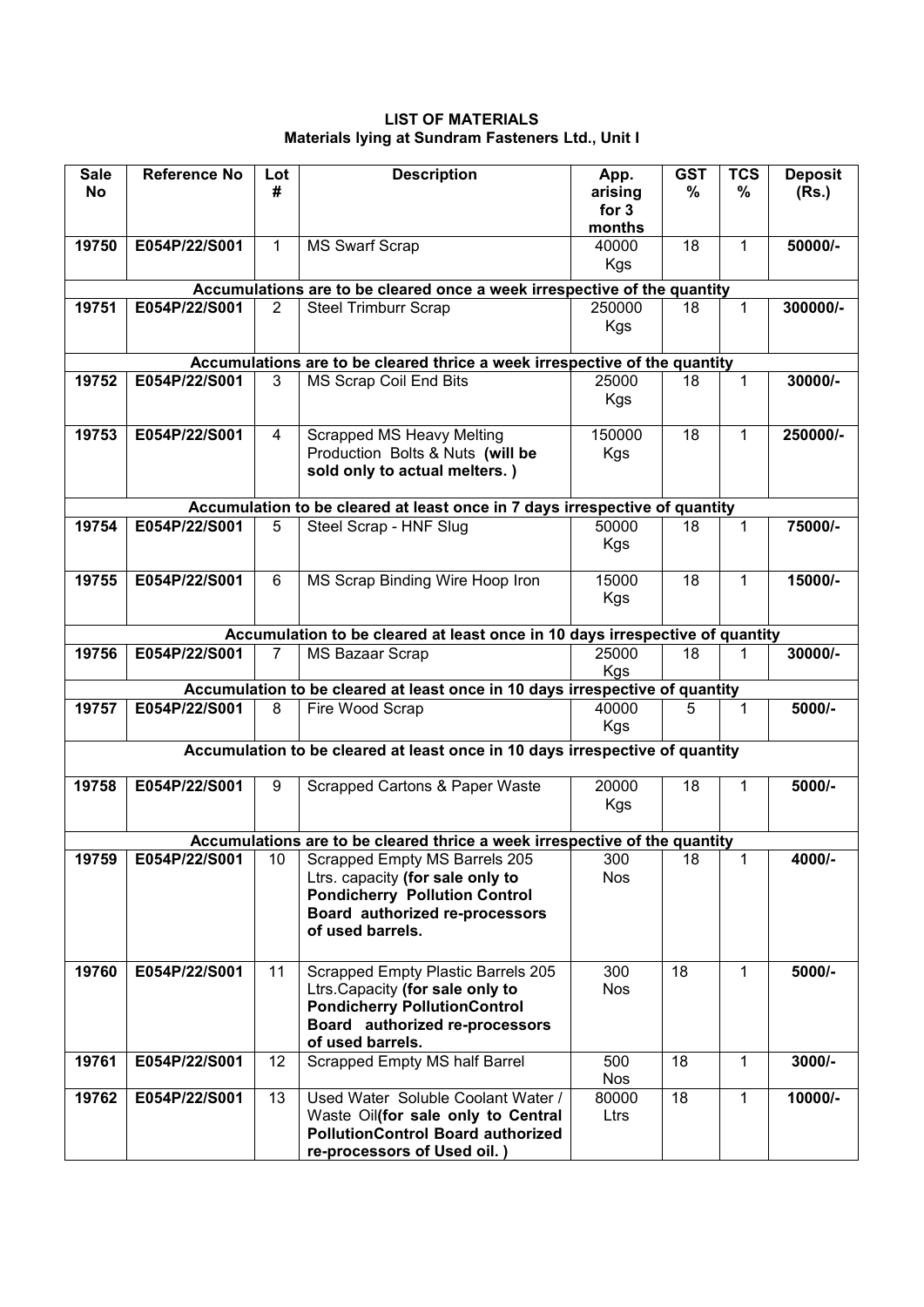|                          |                     |                | Materials lying at Sundram Fasteners Ltd., HWF, Unit II.                                                                                                            |                                      |                    |                 |                         |
|--------------------------|---------------------|----------------|---------------------------------------------------------------------------------------------------------------------------------------------------------------------|--------------------------------------|--------------------|-----------------|-------------------------|
| <b>Sale</b><br><b>No</b> | <b>Reference No</b> | Lot<br>#       | <b>Description</b>                                                                                                                                                  | App.<br>arising<br>for $3$<br>months | <b>GST</b><br>$\%$ | <b>TCS</b><br>% | <b>Deposit</b><br>(Rs.) |
| 19763                    | E054Y/22/S003       | 1              | <b>MS Sawing Burr</b>                                                                                                                                               | 100000<br>kgs                        | 18                 | 1               | 150000/-                |
| 19764                    | E054Y/22/S003       | $\overline{2}$ | <b>MS Machined Swarf</b>                                                                                                                                            | 350000<br>Kgs                        | 18                 | 1               | 400000/-                |
| 19765                    | E054Y/22/S003       | 3              | <b>Steel Trimburr Scrap</b>                                                                                                                                         | 250000<br>Kgs                        | 18                 | $\mathbf{1}$    | 300000/-                |
| 19766                    | E054Y/22/S003       | 4              | Product Scrap for Melting (will be<br>sold only to actual melters.)                                                                                                 | 200000<br>Kgs                        | 18                 | $\mathbf 1$     | 300000/-                |
| 19767                    | E054Y/22/S003       | 5              | Scrapped End Bits (will be sold only<br>to actual melters.)                                                                                                         | 25000<br><b>Kgs</b>                  | 18                 | $\mathbf 1$     | 30000/-                 |
| 19768                    | E054Y/22/S003       | 6              | <b>MS Bazaar Scrap</b>                                                                                                                                              | 5000<br>Kgs                          | 18                 | 1               | 6000/-                  |
| 19769                    | E054Y/22/S003       | $\overline{7}$ | Used black sand (Dust Collector<br>only)                                                                                                                            | 10000<br>Kgs                         | 18                 | $\mathbf 1$     | 5000/-                  |
| 19770                    | E054Y/22/S003       | 8              | <b>Used Cast Steel Shot</b>                                                                                                                                         | 5000<br>Kgs                          | 18                 | 1               | 3000.00                 |
| 19771                    | E054Y/22/S003       | 9              | Fire Wood scrap                                                                                                                                                     | 10000<br>Kgs                         | 5                  | 1               | 5000/-                  |
| 19772                    | E054Y/22/S003       | 10             | Used Bi Metal band saw blades                                                                                                                                       | 300<br>Kgs                           | 18                 | $\mathbf{1}$    | 2500/-                  |
| 19773                    | E054Y/22/S003       | 11             | Scrapped Empty MS half barrel                                                                                                                                       | 500<br><b>Nos</b>                    | 18                 | $\mathbf 1$     | 3000/-                  |
| 19774                    | E054Y/22/S003       | 12             | Scrapped Empty MS barrels 205<br>Ltrs. capacity (for sale only<br><b>Pondicherry</b><br><b>Pollution Control Board authorized</b><br>re-processors of used barrels. | 50<br><b>Nos</b>                     | 18                 | $\mathbf{1}$    | 2000/-                  |
| 19775                    | E054Y/22/S003       | 13             | Scrapped Empty Plastic barrels 205<br>Ltrs. capacity(for sale only to<br><b>Pondicherry Pollution Control</b><br>Board authorized re-processors of<br>used barrels. | 50<br><b>Nos</b>                     | 18                 | $\mathbf{1}$    | 3000/-                  |
| 19775                    | E054Y/22/S003       | 14             | Scrapped 20/30 Ltrs. Capacity<br>Carbuoys (for sale only to<br><b>PondicherryPollution Control</b><br>Board authorized re-processors of<br>used barrels.            | 50<br><b>Nos</b>                     | 18                 | $\mathbf{1}$    | $1000/-$                |
| 19776                    | E054Y/22/S003       | 15             | Various Plastics Like Damaged Trays<br>/ And Used Plastics                                                                                                          | 300<br>Kgs                           | 12                 | 1               | 1000/-                  |
| 19777                    | E054Y/22/S003       | 16             | Plastic Sheet And Covers Scrap                                                                                                                                      | 300<br>Kgs                           | 12                 | $\mathbf{1}$    | 1000/-                  |
| 19778                    | E054Y/22/S003       | 17             | Waste Paper /Cartons                                                                                                                                                | 1500<br>Kgs                          | 18                 | $\mathbf{1}$    | 1000/-                  |
| 19778                    | E054Y/22/S003       | 18             | Oil Soaked Waste Paper                                                                                                                                              | 1500<br>Kgs                          | 5                  | $\mathbf{1}$    | 1000/-                  |
| 19779                    | E054Y/22/S003       | 19             | Rubber waste Scrap                                                                                                                                                  | 300<br>Kgs                           | 5                  | $\mathbf 1$     | 500/-                   |
| 19780                    | E054Y/22/S003       | 20             | Wood Waste - Damaged Ply Wood<br>Based (No Segregation)                                                                                                             | 1500<br>Kgs                          | 5                  | 1               | 500/-                   |
| 19781                    | E054Y/22/S003       | 21             | <b>Scrapped Forging Scales</b>                                                                                                                                      | 3000                                 | 18                 | 1               | 1500/-                  |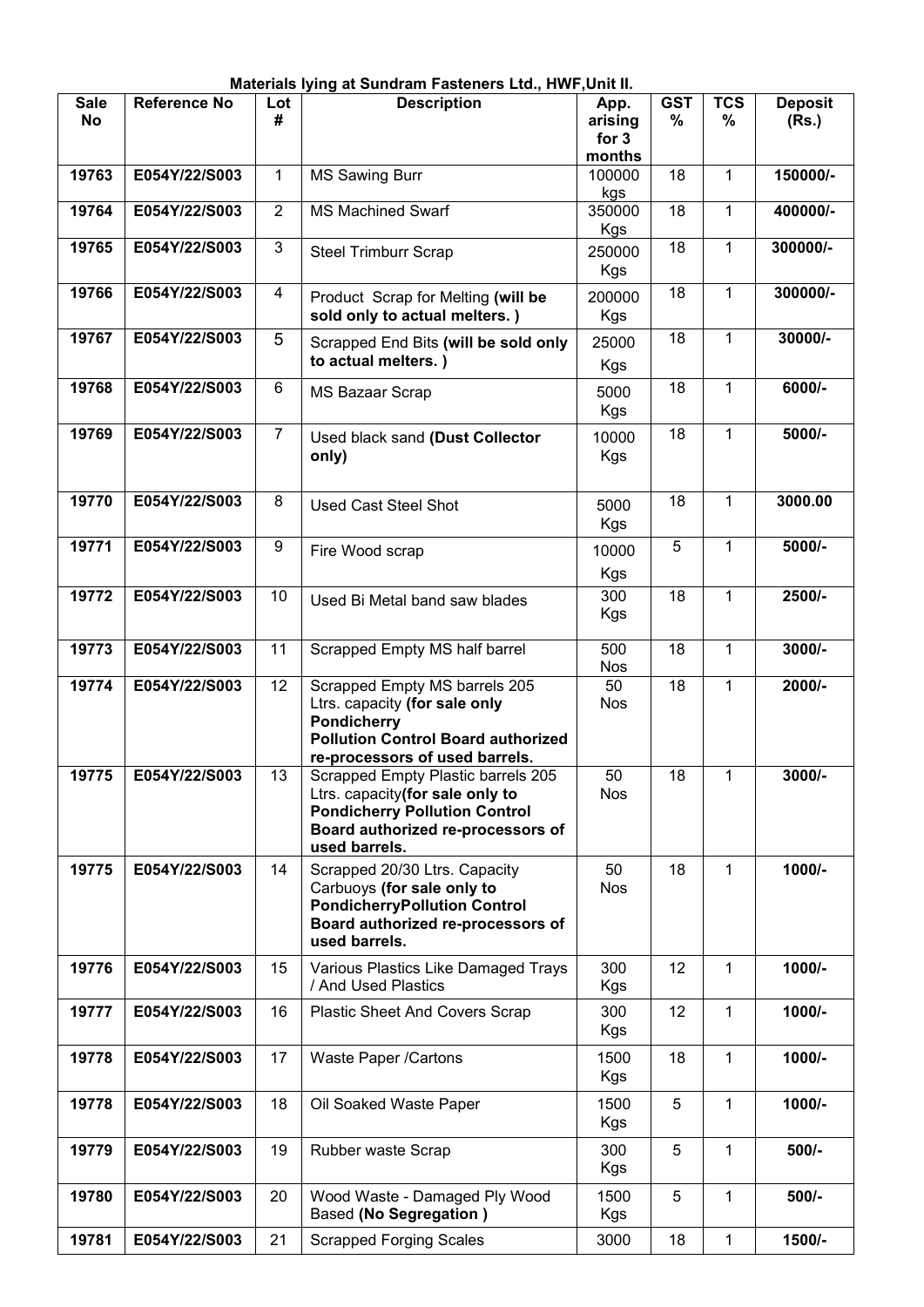| <b>Sale</b><br><b>No</b> | Reference No         | Lot<br>#       | <b>Description</b>                                                                                                                                  | App.<br>arising<br>for 3<br>months | <b>GST</b><br>$\%$ | <b>TCS</b><br>%    | <b>Deposit</b><br>(Rs.) |
|--------------------------|----------------------|----------------|-----------------------------------------------------------------------------------------------------------------------------------------------------|------------------------------------|--------------------|--------------------|-------------------------|
|                          |                      |                |                                                                                                                                                     | Kgs                                |                    |                    |                         |
| 19782                    | E054Y/22/S003        | 22             | Aluminium Scrap                                                                                                                                     | 1000<br>Kgs                        | 18                 | 1                  | 500/-                   |
| 19783                    | E054Y/22/S003        | 23             | Bolster Scrap - DIN 2714                                                                                                                            | 3000<br>Kgs                        | 18                 | 1                  | 4000/-                  |
| 19784                    | E054Y/22/S003        | 24             | Surface / Rotary Grinding Waste                                                                                                                     | 3000<br>Kgs                        | 18                 | 1                  | 3000/-                  |
| 19785                    | E054Y/22/S003        | 25             | H13 - Tools Scrap Materials                                                                                                                         | 3000<br><b>Kgs</b>                 | 18                 | $\mathbf 1$        | 5000/-                  |
| 19786                    | E054Y/22/S003        | 26             | Used Water Soluble Coolant water /<br>Waste Oil(for sale only to Central<br><b>Pollution Control Board authorized</b><br>re-processors of Used oil. | 25000<br>Ltrs                      | 18                 | $\mathbf 1$        | 5000/-                  |
|                          |                      |                | Materials lying at Sundram Fasteners Ltd., Unit III, WEF Plant, Mandagapattu                                                                        |                                    |                    |                    |                         |
|                          | Sale No Reference No | Lot #          | <b>Description</b>                                                                                                                                  | App.<br>arising<br>for 3<br>months | <b>GST</b><br>$\%$ | <b>TCS</b><br>$\%$ | <b>Deposit</b><br>(Rs.) |
| 19789                    | E054V/22/S002        | $\mathbf{1}$   | <b>MS Trimburr Scrap</b>                                                                                                                            | 15000<br>Kgs                       | 18                 | $\mathbf{1}$       | 10000/-                 |
| 19790                    | E054V/22/S002        | $\overline{2}$ | MS Shot Blasting Dust/Press Scale<br>Dust                                                                                                           | 7000<br>Kgs                        | 18                 | 1                  | 5000/-                  |
| 19791                    | E054V/22/S002        | 3              | Product Scrap for Melting (will be<br>sold only to actual melters.)                                                                                 | 150000<br>Kgs                      | 18                 | $\mathbf{1}$       | 200000-                 |
| 19792                    | E054V/22/S002        | $\overline{4}$ | Scrapped Furnace Fixture - HK<br>Casting (Base Grid)                                                                                                | 1000<br>Kgs                        | 18                 | 1                  | 5000/-                  |
| 19793                    | E054V/22/S002        | 5              | Scrapped Furnace Fixture - HK<br>Casting With SS Mesh (Base Try)                                                                                    | 1500<br>Kgs                        | 18                 | 1                  | 7000/-                  |
| 19794                    | E054V/22/S002        | 6              | Scrapped Furnace Fixture - SS Grade<br>(Frame)                                                                                                      | 1000<br><b>Kgs</b>                 | 18                 | 1                  | 5000/-                  |
| 19795                    | E054V/22/S002        | $\overline{7}$ | <b>Used Carton Scrap</b>                                                                                                                            | 2000<br>Kgs                        | 18                 | $\mathbf{1}$       | $1000/-$                |
| 19796                    | E054V/22/S002        | 8              | Fire Wood Scrap                                                                                                                                     | 2000<br>Kgs                        | 5                  | $\mathbf{1}$       | 1000/-                  |
| 19797                    | E054V/22/S002        | 9              | Rubbish Waste oil Soaked Gunny,<br>Paper, Cardboard, Plaster, Paper<br><b>Bits</b>                                                                  | 6<br>Load                          | 18                 | $\mathbf 1$        | 5000/-                  |
| 19798                    | E054V/22/S002        | 10             | <b>MS Fabrication Scrap</b>                                                                                                                         | 8000<br>Kgs                        | 18                 | 1                  | 5000/-                  |
| 19799                    | E054V/22/S002        | 11             | PVC /UPVC/CPVC (Pipes And<br>Fittings) Scrap                                                                                                        | 600<br>Kgs                         | 12                 | 1                  | 500/-                   |
| 19800                    | E054V/22/S002        | 12             | PP (Sheets, Pipes, Fittings) Scrap                                                                                                                  | 600<br>Kgs                         | 12                 | 1                  | 500/-                   |
| 19801                    | E054V/22/S002        | 13             | <b>HDPE Scrap</b>                                                                                                                                   | 200<br>Kgs                         | 12                 | 1                  | 500/-                   |
| 19802                    | E054V/22/S002        | 14             | <b>Scrapped MS Half Barrel</b>                                                                                                                      | 50<br><b>Nos</b>                   | 18                 | 1                  | 500/-                   |